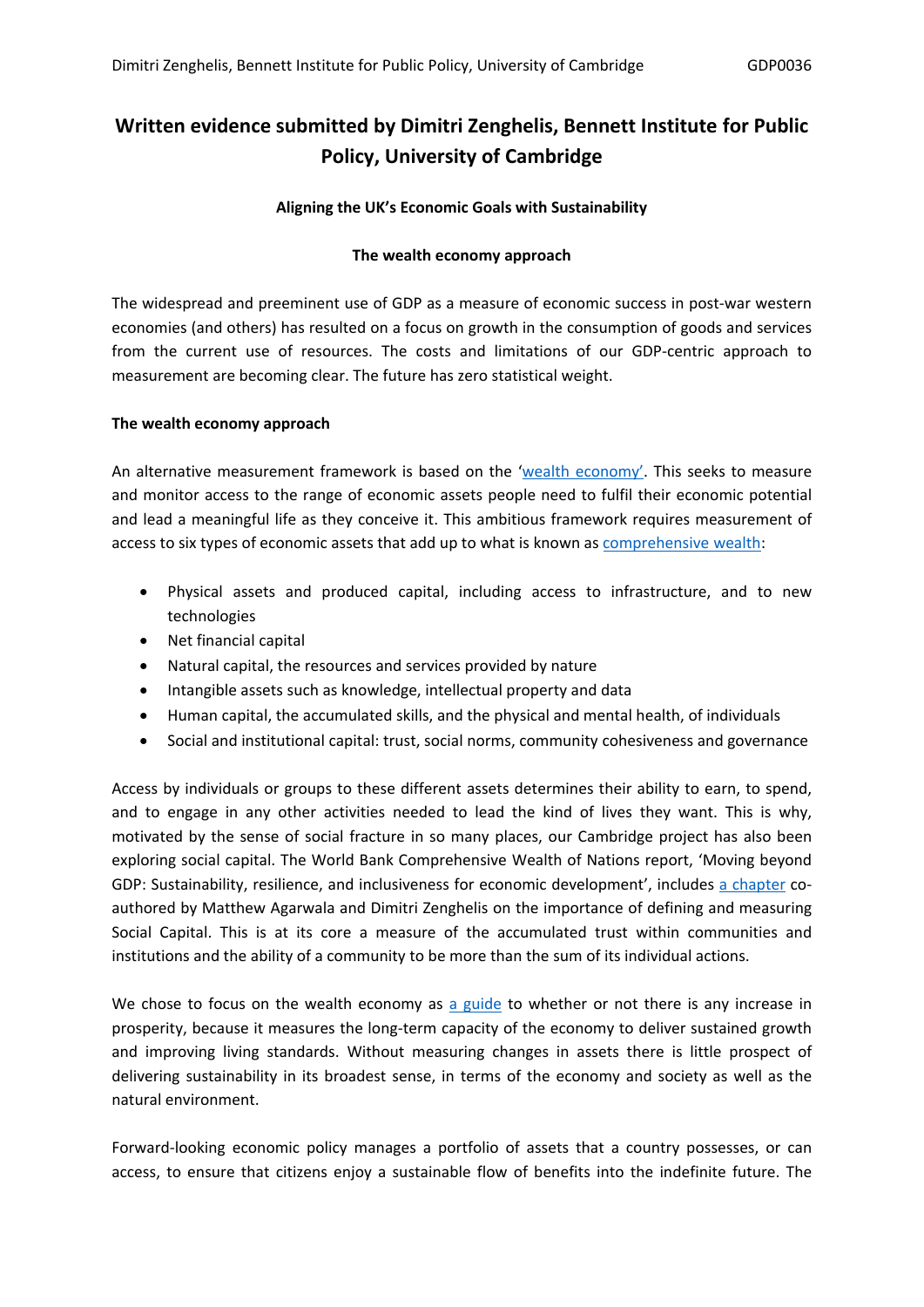Wealth Economy project asks how we can move to a world beyond GDP, where our measurements of economic success evolves to include diverse critical assets. The aim is to develop a replacement of GDP with a small dashboard recording access to these six key assets.

### **Investing in and managing complementary diverse assets**

The chief advantage of the Wealth Economy approach is to recognise the mutually reinforcing nature of society's assets. Investment in one component of wealth influences the returns to all other investments. Because assets complement each other, the returns to any single element will be higher if they are treated as a portfolio.

Physical infrastructure, habits, and behaviours complement each other in ways which can be [locked](https://www.theguardian.com/cities/2015/nov/17/cities-climate-change-problems-solution)[in](https://www.theguardian.com/cities/2015/nov/17/cities-climate-change-problems-solution) [for](https://www.theguardian.com/cities/2015/nov/17/cities-climate-change-problems-solution) [decades](https://www.theguardian.com/cities/2015/nov/17/cities-climate-change-problems-solution). For example, people usually rely on cars to travel around sprawling cities so citizens value investment in roads, whereas dense cities rely on public transport, so their citizens value pedestrianisation and cycle facilities. Measuring assets properly provides an opportunity to demonstrate the potential future benefits that can be generated from today's broad range of potential investments.

The result is a strategy that increases the returns to all investments (public and private) by recognising the importance of complementary assets (such as air quality and health or local infrastructure and community cohesion).

The wealth economy helps decision-makers - in government at any level, advisory bodies, civil society organisations, or businesses - steer a complex path. It waymarks the route to reducing risks of stranded and devalued assets while taking advantages of the productivity and competitiveness gains associated with the investing in the technologies, infrastructure and behaviours of the twenty first century economy.

The Wealth Economy approach is grounded in economic analysis and consistent with formal procedures such as those set out in the UK Government's Green and Magenta books, or with formal value-for-money requirements.

It is wider in scope than alternatives that focus on environmental assets; our approach takes the whole 'portfolio' of assets into account, as they affect each other in important ways. It is a holistic approach because the future benefit of any asset, depend on the presence of other, complementary assets.

The wealth economy began by focussing on two of the six: social and natural capital. There has been little research progress on measuring (or even defining) social capital, despite a range of types of evidence (not to mention experience) for its importance in economic outcomes. Natural capital, by contrast, has an international definition (in the System of Environmental Economic Accounts), and a few statistical agencies including the UK's ONS have begun developing natural capital estimates  $$ although they are partial, with data gaps, and some difficult conceptual challenges because of the inter-connections, non-linearities and potential irreversible thresholds in natural systems.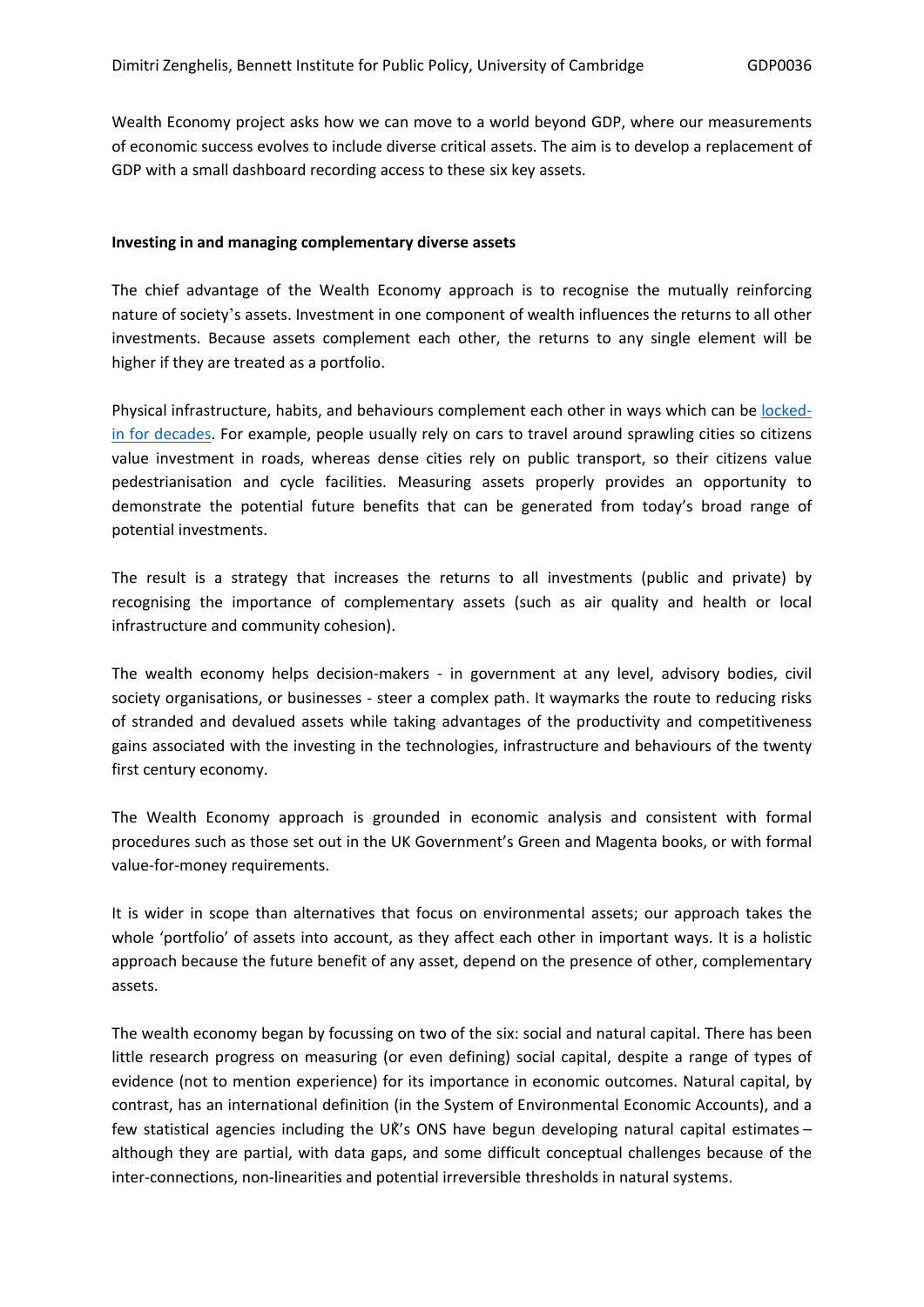### **Natural capital**

More broadly, it is impossible to look at many environmental indicators without worrying that the economy is on borrowed time. This is why we chose to focus on natural capital, the resources, systems and services nature provides for human economic activity, such as food, air purification, nutrient cycling, materials and minerals. Poorly managed natural capital is [a](https://link.springer.com/article/10.1007/s11625-021-00910-5) [liability](https://link.springer.com/article/10.1007/s11625-021-00910-5) [in](https://link.springer.com/article/10.1007/s11625-021-00910-5) [any](https://link.springer.com/article/10.1007/s11625-021-00910-5) [economy](https://link.springer.com/article/10.1007/s11625-021-00910-5).

For example, when we invest in nature, we are enhancing productivity of a range of core assets including physical and human capital, thereby pushing forward the productivity potential of the economy. Investment in urban trees and woodlands promotes outdoor recreation, with positive effects on physical and mental health, reducing burdens on health systems while increasing the returns to housing investments. It also helps to lower carbon emissions, absorb harmful particulate pollution, increase water retention, provide cooling and shading services as well as promote healthy and happy workers, who are more productive and require fewer days off work. Indeed, Covid-19 has reminded the world of the urgent need to strengthen the quality and [resilience](https://ipbes.net/covid19stimulus) [of](https://ipbes.net/covid19stimulus) [natural](https://ipbes.net/covid19stimulus) [assets.](https://ipbes.net/covid19stimulus)

The Office for National Statistics (ONS) [estimates](https://www.ons.gov.uk/economy/environmentalaccounts/articles/valuinggreenspacesinurbanareas/ahedonicpriceapproachusingmachinelearningtechniques) that being within 500 metres of green space adds £78 billion to the value of UK homes). They also trap and absorb air pollution, saving around £1 billion annually in avoided health costs. They sequester carbon – an estimated 18.1 million tonnes each year (about 4% of UK emissions) with a value of £1.2 billion. Across just 11 city regions, a value of £229 million has been placed on the shade and cooling services of trees for their benefit to labour productivity (human capital) in hot weather. If we only considered the market impacts of trees and woodlands (i.e., timber production) we would find they have an asset value of around £8.9 billion. But if we incorporated this wider suite of benefits, the UK's trees and woodlands have an asset value of over £130 billion. The Wealth Economy framework helps demonstrate true public value by acknowledging the connection between natural, human, and physical capital.

Great progress has been made in recent years in measuring natural capital, at least at the aggregate level. The [UN](https://seea.un.org/content/data) [System](https://seea.un.org/content/data) [of](https://seea.un.org/content/data) [Environmental](https://seea.un.org/content/data) [Economic](https://seea.un.org/content/data) [Accounts](https://seea.un.org/content/data) [\(SEEA\)](https://seea.un.org/content/data) Central Framework is an international statistical standard for measuring the environment and its relationship with the economy.

The framework covers measurement of:

- **Environmental flows**. These are the flows of natural inputs, products, and residuals between the environment and the economy, and within the economy, during a period of time both in physical and monetary terms.
- **Stocks of environmental assets**. These are the stocks of individual assets, such as water or energy assets, and how they change over an accounting period due to economic activity and natural processes, both in physical and monetary terms.
- **Economic activity associated with the environment.** This refers to the monetary flows associated with economic activities related to the environment, including spending on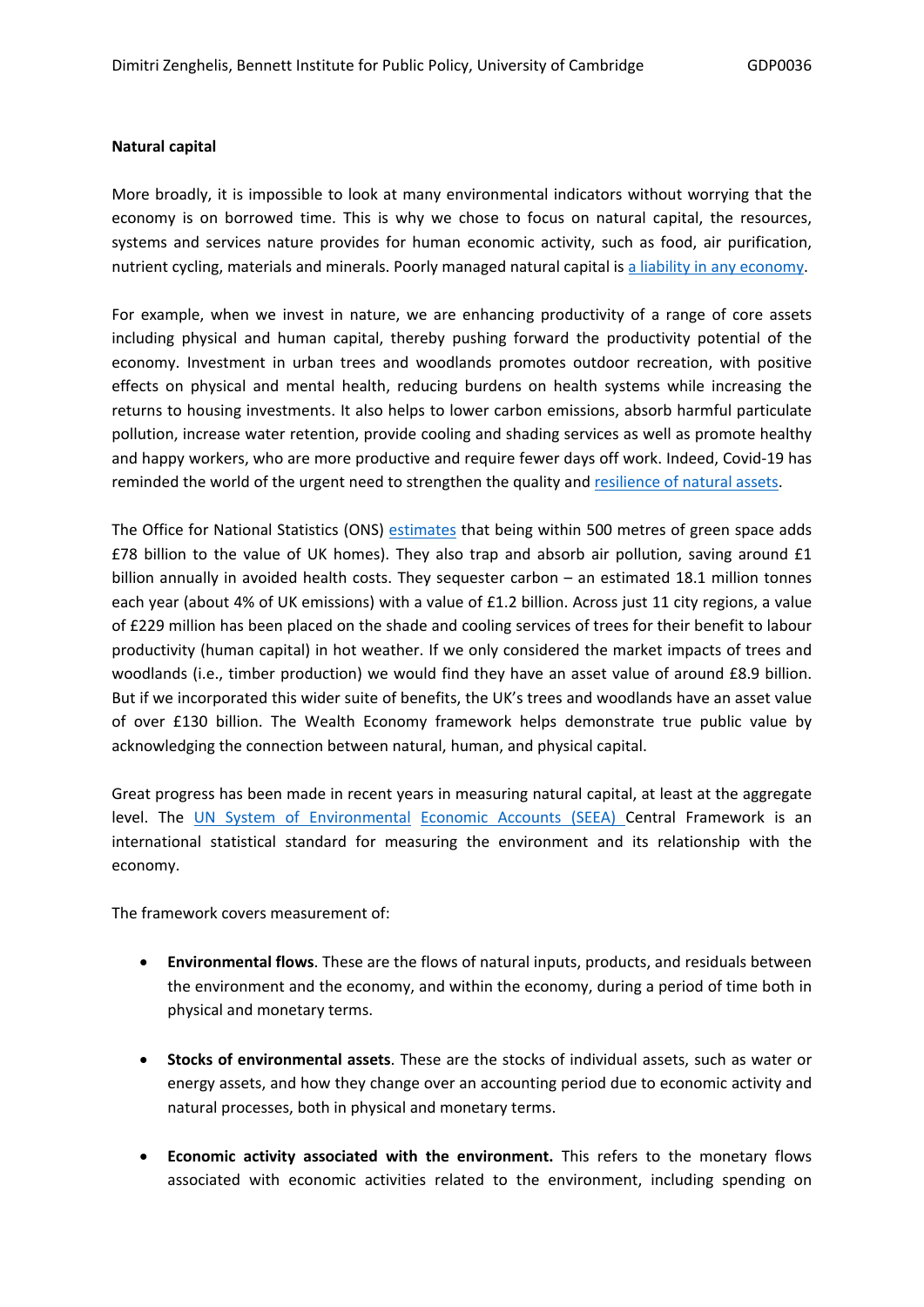environmental protection and resource management, and the production of environmental goods and services.

Researchers from the **[Bennett](https://seea.un.org/content/natural-capital-accounting-sustainable-macroeconomic-strategies) [Institute](https://seea.un.org/content/natural-capital-accounting-sustainable-macroeconomic-strategies) [for](https://seea.un.org/content/natural-capital-accounting-sustainable-macroeconomic-strategies) [Public](https://seea.un.org/content/natural-capital-accounting-sustainable-macroeconomic-strategies) [Policy](https://seea.un.org/content/natural-capital-accounting-sustainable-macroeconomic-strategies)** have contributed directly to the United Nations' efforts to measure natural capital. For the UK, the [Office](https://www.ons.gov.uk/economy/environmentalaccounts/methodologies/naturalcapital) [for](https://www.ons.gov.uk/economy/environmentalaccounts/methodologies/naturalcapital) [National](https://www.ons.gov.uk/economy/environmentalaccounts/methodologies/naturalcapital) [Statistics](https://www.ons.gov.uk/economy/environmentalaccounts/methodologies/naturalcapital) [i](https://www.ons.gov.uk/economy/environmentalaccounts/methodologies/naturalcapital)s at the forefront globally of natural capital measurement.

The fundamentally important point is the recognition that nature is part of the economy, as emphasised by our colleague Professor Sir Partha Dasgupta in his [biodiversity](https://assets.publishing.service.gov.uk/government/uploads/system/uploads/attachment_data/file/957629/Dasgupta_Review_-_Headline_Messages.pdf) [review](https://assets.publishing.service.gov.uk/government/uploads/system/uploads/attachment_data/file/957629/Dasgupta_Review_-_Headline_Messages.pdf). Any economic assessment that excludes the environment is incomplete.

However, there is further to go particularly in terms of granular measurement of specific natural assets at regional or local scales sufficient to provide standardised and comparable metrics to challenge the pre-eminence of GDP.

### **Building forward**

The world has been transformed by the Covid-19 crisis and society is facing up to [profound](https://academic.oup.com/oxrep/article/36/Supplement_1/S359/5832003) [challenges.](https://academic.oup.com/oxrep/article/36/Supplement_1/S359/5832003) These include the real near-term risk of a protracted depression, a secular decline in productivity growth and mounting challenges associated with climate change and depleted natural capital. At the same time, the pandemic has exacerbated growing inequalities in income, wealth and access to public services like health, education, housing and transport.

In our report, [Building](https://www.bennettinstitute.cam.ac.uk/publications/building-forward-investing-resilient-recovery/) [Forward:](https://www.bennettinstitute.cam.ac.uk/publications/building-forward-investing-resilient-recovery/) [Investing](https://www.bennettinstitute.cam.ac.uk/publications/building-forward-investing-resilient-recovery/) [in](https://www.bennettinstitute.cam.ac.uk/publications/building-forward-investing-resilient-recovery/) [a](https://www.bennettinstitute.cam.ac.uk/publications/building-forward-investing-resilient-recovery/) [Resilient](https://www.bennettinstitute.cam.ac.uk/publications/building-forward-investing-resilient-recovery/) [Recovery,](https://www.bennettinstitute.cam.ac.uk/publications/building-forward-investing-resilient-recovery/) we highlight the urgent need to invest in a broad range of productive complementary assets - human and social capital, natural capital and infrastructure - necessary to secure sustained future prosperity. These investments in society's inclusive wealth will utilise a [surplus](https://www.bankofengland.co.uk/working-paper/2015/secular-drivers-of-the-global-real-interest-rate) [of](https://www.bankofengland.co.uk/working-paper/2015/secular-drivers-of-the-global-real-interest-rate) [desired](https://www.bankofengland.co.uk/working-paper/2015/secular-drivers-of-the-global-real-interest-rate) [global](https://www.bankofengland.co.uk/working-paper/2015/secular-drivers-of-the-global-real-interest-rate) [savings](https://www.bankofengland.co.uk/working-paper/2015/secular-drivers-of-the-global-real-interest-rate), which has pushed global real risk free interest rates below zero, seriously [testing](https://www.weforum.org/agenda/2016/10/the-link-between-inequality-and-saving/) [the](https://www.weforum.org/agenda/2016/10/the-link-between-inequality-and-saving/) [efficacy](https://www.weforum.org/agenda/2016/10/the-link-between-inequality-and-saving/) [of](https://www.weforum.org/agenda/2016/10/the-link-between-inequality-and-saving/) [monetary](https://www.weforum.org/agenda/2016/10/the-link-between-inequality-and-saving/) [policy](https://www.weforum.org/agenda/2016/10/the-link-between-inequality-and-saving/) while helping to inflate the price of assets [held](https://ideas.repec.org/p/red/sed017/1567.html) [mostly](https://ideas.repec.org/p/red/sed017/1567.html) [by](https://ideas.repec.org/p/red/sed017/1567.html) [the](https://ideas.repec.org/p/red/sed017/1567.html) [wealthiest.](https://ideas.repec.org/p/red/sed017/1567.html) This can only exacerbate inequality over a period in which earnings growth for the majority stagnated.

Better use of [public](https://www.lse.ac.uk/granthaminstitute/publication/fiscal-responsibility-in-advanced-economies-through-investment-for-economic-recovery-from-the-covid-19-pandemic/) and private resources to future-proof the economy and invest in the technologies and institutions of the twenty first century can boost efficiency, [drive](https://www.productivity.ac.uk/publications/productivity-opportunities-and-risks-in-a-transformative-low-carbon-and-digital-age/) [innovation](https://www.productivity.ac.uk/publications/productivity-opportunities-and-risks-in-a-transformative-low-carbon-and-digital-age/) and restore productivity growth. At the same time, it can [build](https://www.bennettinstitute.cam.ac.uk/blog/climate-action-opportunity/) [competitive](https://www.bennettinstitute.cam.ac.uk/blog/climate-action-opportunity/) [advantage,](https://www.bennettinstitute.cam.ac.uk/blog/climate-action-opportunity/) bolster resilience to shocks and [promote](https://www.cambridge.org/core/journals/national-institute-economic-review/article/climate-change-and-fiscal-sustainability-risks-and-opportunities/17671C36B7066012DF999BB4B073CE5D) [financial](https://www.cambridge.org/core/journals/national-institute-economic-review/article/climate-change-and-fiscal-sustainability-risks-and-opportunities/17671C36B7066012DF999BB4B073CE5D) [market](https://www.cambridge.org/core/journals/national-institute-economic-review/article/climate-change-and-fiscal-sustainability-risks-and-opportunities/17671C36B7066012DF999BB4B073CE5D) [stability](https://www.cambridge.org/core/journals/national-institute-economic-review/article/climate-change-and-fiscal-sustainability-risks-and-opportunities/17671C36B7066012DF999BB4B073CE5D) by limiting exposure to stranded and devalued resource extensive high carbon assets, supply chains, skills and institutions.

Changing the lens on the economy in public debate from short-term aggregate growth in GDP to the long-term, sustainable wealth of different communities is an ambitious task. Our team is one of a number of groups of researchers and practitioners around the world considering new approaches to measurement and, consequently, to public policy and individual behaviour. It could be a daunting task were it not for the fact that there is such a widespread sense that the time is ripe for a significant change of perspective.

Dimitri Zenghelis